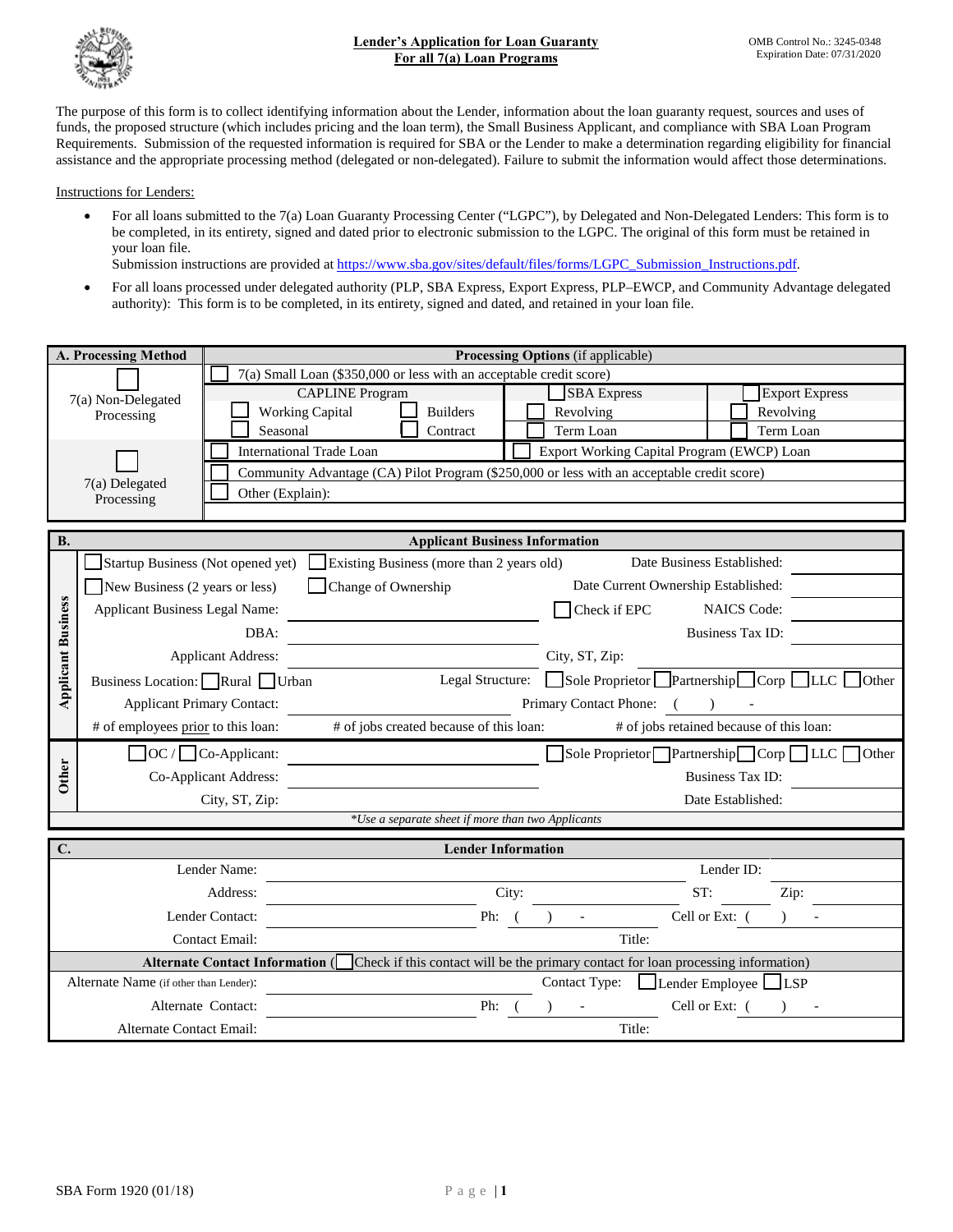| D.                                                                                                                                                                                                                                                                                                                                                                                                                                         | <b>Loan Structure Information</b>                                                          |                           |                           |            |                       |
|--------------------------------------------------------------------------------------------------------------------------------------------------------------------------------------------------------------------------------------------------------------------------------------------------------------------------------------------------------------------------------------------------------------------------------------------|--------------------------------------------------------------------------------------------|---------------------------|---------------------------|------------|-----------------------|
| Amount of Loan Request:<br>\$<br>Guarantee %:                                                                                                                                                                                                                                                                                                                                                                                              | $\%$                                                                                       | Loan Term in # of Months: | Payment:                  | \$         |                       |
| Rate Structure (rates may have one rate for the full loan amount or separate rate structures for the guaranteed and unguaranteed portions)                                                                                                                                                                                                                                                                                                 |                                                                                            |                           |                           |            |                       |
| Period<br>Rate Type<br>Which Part of Loan                                                                                                                                                                                                                                                                                                                                                                                                  |                                                                                            | <b>Base Rate</b>          | <b>Base Rate</b>          | Spread %   | <b>Full Rate</b>      |
| Guaranteed<br>Variable<br>$\Box$ Full<br>1                                                                                                                                                                                                                                                                                                                                                                                                 | Prime SBA LIBOR SBA Peg Rate                                                               |                           |                           |            | 0.000                 |
| Un-Guaranteed<br>Fixed<br>$\Gamma$ Full<br>Variable<br>Guaranteed                                                                                                                                                                                                                                                                                                                                                                          | Fixed Base Rate Other (explain in Credit Memo)<br>$\Gamma$ $\Gamma$ SBA LIBOR SBA Peg Rate |                           |                           |            |                       |
| 2<br>Un-Guaranteed<br>Fixed                                                                                                                                                                                                                                                                                                                                                                                                                | Fixed Base Rate Other (explain in Credit Memo)                                             |                           |                           |            | 0.000                 |
| Frequency that Rate will Adjust: Monthly Quarterly Calendar Quarter Annually Other (explain in Credit Memo)                                                                                                                                                                                                                                                                                                                                |                                                                                            |                           |                           |            |                       |
| When will first adjustment occur: (see SOP 50 10 "SBA requirements for SBA Note")                                                                                                                                                                                                                                                                                                                                                          |                                                                                            |                           |                           |            |                       |
| Complete Project Information (Round to dollars & must be supported in lender credit memo)<br>E.                                                                                                                                                                                                                                                                                                                                            |                                                                                            |                           |                           |            |                       |
| Use of Proceeds (Sources and Uses)                                                                                                                                                                                                                                                                                                                                                                                                         | SBA 7(a) Loan                                                                              | <b>Other Financing</b>    | <b>Borrower Injection</b> |            | <b>Total for Line</b> |
| Land Acquisition ( $\Box$ with or $\Box$ without improvements)                                                                                                                                                                                                                                                                                                                                                                             | \$                                                                                         | \$                        | \$                        | \$         | 0                     |
| New Construction Expansion<br><b>Renovations</b>                                                                                                                                                                                                                                                                                                                                                                                           | \$                                                                                         | \$                        | \$                        | \$         | 0                     |
| Leasehold Improvements to property owned by others                                                                                                                                                                                                                                                                                                                                                                                         | \$                                                                                         | \$                        | \$                        | \$         | 0                     |
| Machinery & Equipment                                                                                                                                                                                                                                                                                                                                                                                                                      | \$                                                                                         | \$                        | \$                        | \$         | 0                     |
| Furniture & Fixtures                                                                                                                                                                                                                                                                                                                                                                                                                       | \$                                                                                         | \$                        | \$                        | \$         | 0                     |
| <b>Inventory Purchase</b>                                                                                                                                                                                                                                                                                                                                                                                                                  | \$                                                                                         | \$                        | \$                        | \$         | 0                     |
| <b>Working Capital</b>                                                                                                                                                                                                                                                                                                                                                                                                                     | \$                                                                                         | \$                        | \$                        | \$         | 0                     |
| Acquire Business (<br>Asset or<br>Ownership Interest)                                                                                                                                                                                                                                                                                                                                                                                      | \$                                                                                         | \$                        | \$                        | \$         | 0                     |
| $\vert$ SID/ $\vert$<br>Pay off SBA Loan<br>Other Lender /<br>Both)                                                                                                                                                                                                                                                                                                                                                                        | \$<br>\$                                                                                   | \$<br>\$                  | \$<br>\$                  | \$<br>\$   | 0                     |
| $\overline{\text{SID}}$ /<br>Pay Notes Payable (<br>Both)<br>Other Lender /<br>Pay Accounts Payable                                                                                                                                                                                                                                                                                                                                        | \$                                                                                         | \$                        | \$                        | \$         | 0<br>0                |
| <b>SBA</b> Guarantee Fee                                                                                                                                                                                                                                                                                                                                                                                                                   | \$                                                                                         | \$                        | \$                        | \$         | 0                     |
| Other (explain):                                                                                                                                                                                                                                                                                                                                                                                                                           | \$                                                                                         | \$                        | \$                        | \$         | 0                     |
| Other (explain):                                                                                                                                                                                                                                                                                                                                                                                                                           | \$                                                                                         | \$                        | \$                        | \$         | 0                     |
| Total (sum of last column should match sum of first 3 across):                                                                                                                                                                                                                                                                                                                                                                             | \$<br>0                                                                                    | \$<br>0                   | \$                        | \$<br>0    | 0                     |
| Will more than \$10,000 of the loan proceeds be used for construction/renovation? (If "Yes," SBA Form 601 must be completed.)                                                                                                                                                                                                                                                                                                              |                                                                                            |                           |                           | Yes        | $\rm No$              |
| Fees paid to others<br>F.                                                                                                                                                                                                                                                                                                                                                                                                                  |                                                                                            |                           |                           |            |                       |
| Has the Applicant paid or committed to pay a fee to the Lender or a third party to assist in the preparation of the loan<br>application or application materials, or has the Applicant or Lender paid or committed to pay a referral agent or broker a<br>fee?                                                                                                                                                                             |                                                                                            |                           |                           | Yes        | N <sub>o</sub>        |
| If "Yes," SBA Form 159(7a) must be completed, signed by all parties and a copy provided to SBA's fiscal and transfer agent after initial<br>disbursement in accordance with SOP 50 10.                                                                                                                                                                                                                                                     |                                                                                            |                           |                           |            |                       |
| <b>G.</b> General Eligibility (If either of the questions below are answered "No," the request is not eligible for an SBA guaranty.)                                                                                                                                                                                                                                                                                                       |                                                                                            |                           |                           |            |                       |
| Small Business Applicant is (1) an operating business (except for loans to Eligible Passive Companies, discussed<br>below), (2) organized for profit, (3) located in the United States and its territories or possessions, (4) small (as<br>Yes<br>No<br>defined by 13 CFR Part 121), and (5) able to demonstrate a need for the desired credit.                                                                                           |                                                                                            |                           |                           |            |                       |
| The Small Business Applicant's products and/or services are available to the general public.                                                                                                                                                                                                                                                                                                                                               |                                                                                            |                           |                           | Yes        | No                    |
| H. Credit Not Reasonably Available Elsewhere                                                                                                                                                                                                                                                                                                                                                                                               |                                                                                            |                           |                           |            |                       |
| Lender has assessed the Small Business Applicant's access to credit outside of this SBA-guaranteed loan and<br>determined that such credit is not available elsewhere on reasonable commercial terms from non-Federal sources.<br>The Lender's loan file contains documentation that specifically identifies the factors in the present financing that<br>evolit elegation to the London's gradit mamorandum includes the gradit elegation |                                                                                            |                           |                           | <b>Yes</b> | No                    |

meet the credit elsewhere test and the Lender's credit memorandum includes the credit elsewhere analysis and

supporting documentation to substantiate Lender's determination.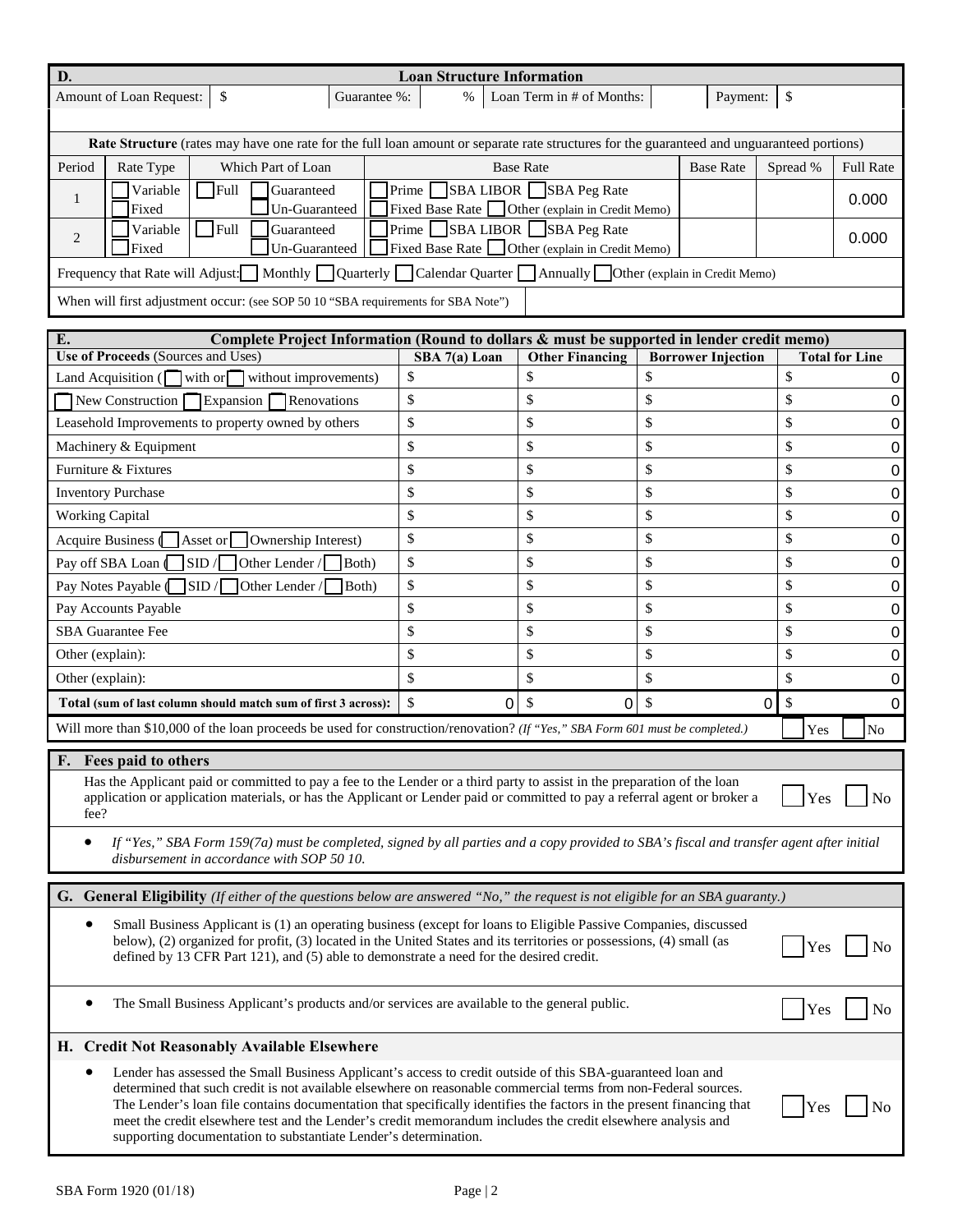# **I. Size Analysis**

If the Applicant is an existing business that is applying for a SBA loan to acquire another business, the two businesses are combined to determine whether or not the Small Business Applicant is small. If an application is for an EPC/OC, refer to the size determinations under the EPC rule in the current SOP 50 10. If the Small Business Applicant has Affiliates, please provide a list, including Affiliate name and tax ID #, and discuss possible bases of affiliation. If an affiliation exists complete a Size Analysis for each affiliate.

|                                |                                                                                                                                                                                                                                                                                                                                                                                                                                                               | Use this size standard            |
|--------------------------------|---------------------------------------------------------------------------------------------------------------------------------------------------------------------------------------------------------------------------------------------------------------------------------------------------------------------------------------------------------------------------------------------------------------------------------------------------------------|-----------------------------------|
| Primary Industry               |                                                                                                                                                                                                                                                                                                                                                                                                                                                               |                                   |
| <b>NAICS Code</b>              |                                                                                                                                                                                                                                                                                                                                                                                                                                                               |                                   |
|                                | Average annual receipts over the last three completed fiscal years per Federal Tax Return (exclude affiliates)                                                                                                                                                                                                                                                                                                                                                | \$                                |
|                                | SBA Size Standard based on NAICS (The standards are found in 13 CFR 121.201)                                                                                                                                                                                                                                                                                                                                                                                  |                                   |
| Number of Employees            |                                                                                                                                                                                                                                                                                                                                                                                                                                                               |                                   |
|                                | <b>OR</b>                                                                                                                                                                                                                                                                                                                                                                                                                                                     | Use the Alternative size standard |
|                                | Tangible Net Worth is (not in excess of \$15 million) and                                                                                                                                                                                                                                                                                                                                                                                                     | \$                                |
|                                | Average net income after Federal Income Taxes (excluding any carry over losses) for preceding 2 completed fiscal<br>years is not in excess of \$5.0 million. (The alternative size standard is found at $\S3(a)$ of the Small Business Act.)                                                                                                                                                                                                                  | \$                                |
|                                | The combined size calculation of applicant and its affiliates meets the size standard for the applicant's primary industry or the size<br>standard for the primary industry of the applicant and its affiliates, whichever is higher (13 CFR 121.104);                                                                                                                                                                                                        | True                              |
|                                | OR                                                                                                                                                                                                                                                                                                                                                                                                                                                            |                                   |
|                                | The combined size calculation of applicant and its affiliates meets the alternative size standard.                                                                                                                                                                                                                                                                                                                                                            | True                              |
|                                | If size standard is exceeded by no more than 25%, Applicant agrees to use the loan proceeds within a labor surplus area.                                                                                                                                                                                                                                                                                                                                      | True                              |
| <b>J.</b> Required Guarantors  |                                                                                                                                                                                                                                                                                                                                                                                                                                                               |                                   |
| $\bullet$                      | All owners with an interest of 20% or more in the Small Business Applicant will guarantee the loan. The 20% threshold includes a<br>spouse owning 5% or more when the combined ownership of both spouses is 20% or more. Only ESOPs and/or eligible 401(k)<br>Trusts are excluded from this requirement. (If a person will be executing the note as a borrower in an individual capacity, that person<br>does not also have to execute a personal guarantee.) | True                              |
| K. Associates of the Applicant |                                                                                                                                                                                                                                                                                                                                                                                                                                                               |                                   |
| <b>Character</b>               |                                                                                                                                                                                                                                                                                                                                                                                                                                                               |                                   |
| →                              | Lender has verified that on SBA Form 1919, Question 17 (or C.2.e on EIB-SBA Form 84-1 for EWCP loans) is not<br>answered "Yes," otherwise the loan is not eligible.                                                                                                                                                                                                                                                                                           | True                              |
| $\rightarrow$<br>following:    | If, on SBA Form 1919, Question 19 (or C.2.e on EIB-SBA Form 84-1 for EWCP loans) is answered "Yes," answer the                                                                                                                                                                                                                                                                                                                                                |                                   |
| ⊔                              | Lender has verified that the individual who answered "Yes" to Question 19 is currently not on parole or probation.<br>If the answer to this statement cannot be answered "True," the loan is not eligible.                                                                                                                                                                                                                                                    | True                              |
|                                | The applicant meets ONE of the following criteria below (if cannot be answered "True", the loan is not eligible):                                                                                                                                                                                                                                                                                                                                             |                                   |
|                                | Lender has retained the supporting information and court documentation, including the original SBA Form 912, in<br>its loan file and determined that all disclosed crimes were misdemeanors fully dispositioned by the court more than<br>6 months ago and there were no convictions for crimes against minors.                                                                                                                                               | True                              |
| ⊔                              | Lender submitted SBA Form 912 and all supporting documentation to the SBA field office serving the territory<br>where the Small Business Applicant is located and has subsequently received written clearance of the character<br>issue(s) from SBA headquarters through the SBA field office.                                                                                                                                                                | True                              |
|                                |                                                                                                                                                                                                                                                                                                                                                                                                                                                               |                                   |
|                                | <b>OR</b>                                                                                                                                                                                                                                                                                                                                                                                                                                                     |                                   |

 Loan is being processed on a delegated basis and the SBA Form 912 and all supporting documentation has been submitted directly to SBA headquarters and Lender has subsequently received written clearance of the character issue(s) from SBA headquarters through the SBA field office.

**True**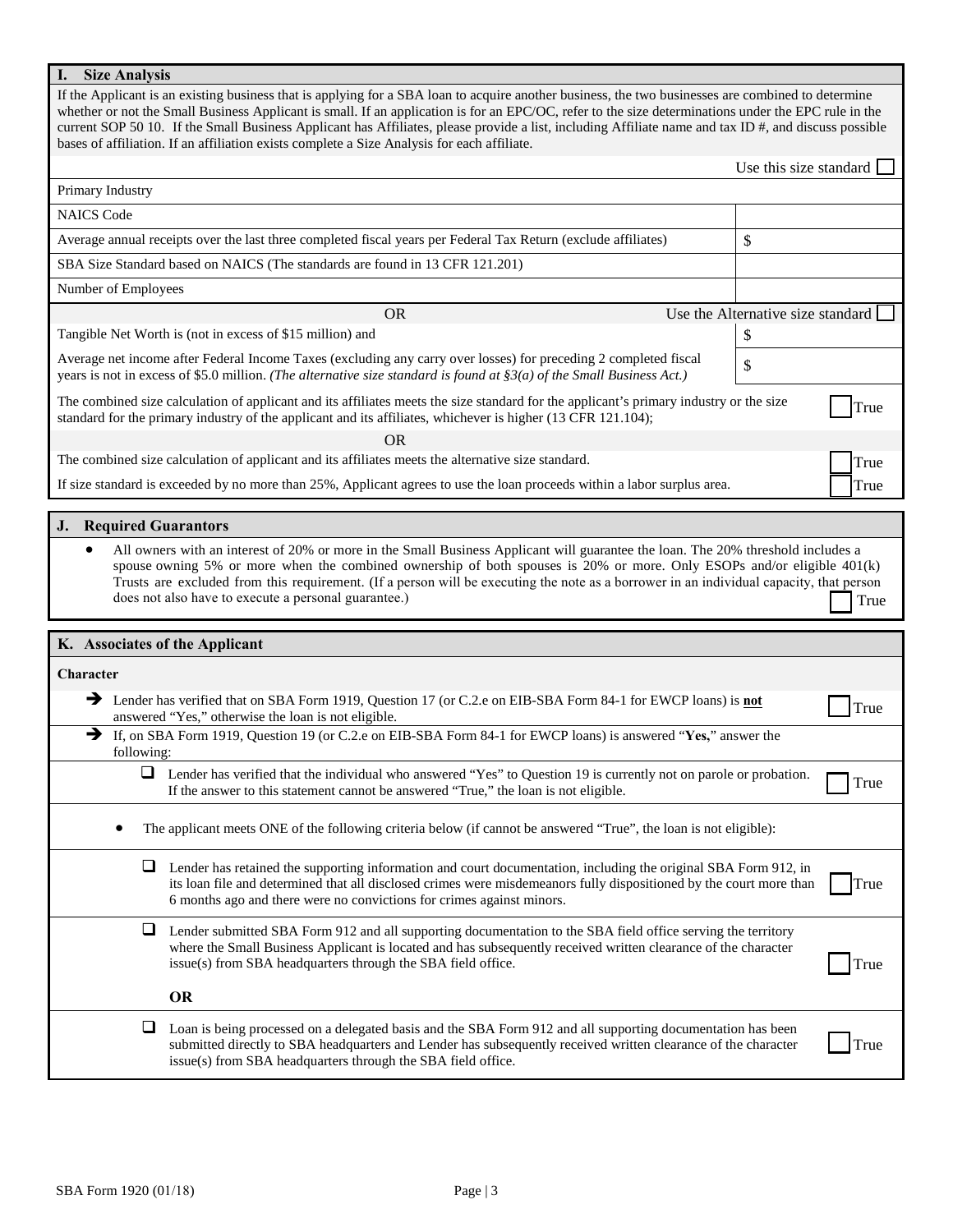## **L. Types of Ineligible Businesses** *(check the SOP and CFR for current guidance)*

Lender has reviewed the Small Business Applicant and has determined it is not an ineligible business:

- 1. A non-profit Business (for-profit subsidiaries are eligible)
- 2. A financial business primarily engaged in the business of lending, e.g. banks, life Insurance companies (independent agents may be eligible), finance companies, factoring companies, investment companies and other businesses whose stock in trade is money and which are engaged in financing.
	- a. A pawn shop where more than 50% of its revenue for the previous year was from interest on loans.
	- b. A mortgage service company where any loans funded **are not** sold within 14 days of loan closing.
- 3. A passive business owned by developers or landlords that do not actively use or occupy the assets acquired or improved with the loan proceeds that is not an Eligible Passive Company (discussed below).
	- a. A motel, recreational vehicle park, campground, marina or similar type of business that derives more than 50% of its gross annual revenue from transients who stay for periods of time exceeding 30 days.
	- b. A business primarily engaged in sub-dividing real property into lots and developing it for resale on its own account or in owning or purchasing real estate and leasing it for any purpose.
- 4. A business located in a foreign country or owned by undocumented (illegal) aliens.
- 5. A pyramid sale distribution plan.
- 6. A business involved in any illegal activity.
- 7. A business principally engaged in teaching, instructing, counseling or indoctrinating religion or religious beliefs, whether in a religious or secular setting. If the Applicant appears to be connected, associated, or affiliated with a religious organization or to have a religious component, the Lender must complete SBA Form 1971, Religious Eligibility Worksheet.
- 8. A business that earns 1/3 or more of its gross annual revenue from packaging SBA loans.
- 9. A business that derives directly or indirectly more than 5% of its gross revenue through the sale of products or services, or the presentation of any depiction or displays, of a prurient sexual nature or that presents any live performances of a prurient nature.
- 10. A business primarily engaged in political or lobbying activities.
- 11. A speculative business (such as mining, and research & development).
- 12. A business that derives more than 1/3 of gross annual revenue from legal gambling, or is a racetrack, casino or otherwise has gambling as its primary reason for being.
- 13. A private club or business that limits the number of memberships for reasons other than capacity.
- 14. A Government-owned entity (except for businesses owned or controlled by a Native American tribe, but is a separate legal entity from the tribe).

| М. | <b>Employee Stock Ownership Plan ("ESOP")</b> - Complete if the Small Business Applicant is a Qualified Employee Trust or<br>equivalent trust. (All questions below must be answered as TRUE to be eligible.)                                                                                                       |      |
|----|---------------------------------------------------------------------------------------------------------------------------------------------------------------------------------------------------------------------------------------------------------------------------------------------------------------------|------|
|    | The Qualified Employee Trust (or equivalent trust) meets the requirements and conditions for an ESOP prescribed in all<br>applicable IRS, Treasury and Department of Labor regulations AND the small business will provide the funds needed by the<br>trust to repay the loan and will provide adequate collateral. | True |
|    | Loan will help finance the growth of the Qualified Employee Trust's employer's small business or will purchase ownership<br>or voting control of the employer.                                                                                                                                                      | True |
|    | oan proceeds will be used to purchase: 1) qualified employer securities: or 2) a controlling interest (51% or more) in the                                                                                                                                                                                          |      |

• Loan proceeds will be used to purchase: 1) qualified employer securities; or 2) a controlling interest (51% or more) in the Examployer (ownership and control will vest in the trust by the time the loan is repaid). True

### **N. Citizenship**

The Small Business Applicant is at least 51% owned and controlled by US citizens and/or by persons who meet one of the following conditions (if neither applies, the loan is not eligible).

| The business is at least 51% owned by individuals who are U.S. citizens and/or who have Lawful Permanent Resident      |  |
|------------------------------------------------------------------------------------------------------------------------|--|
| (LPR) status, whose status the lender has verified with the USCIS through the SBA, AND will control the management and |  |
| daily operations of the business:                                                                                      |  |
| OR                                                                                                                     |  |

| O | The business is at least 51% owned by aliens with an alien status other than LPR, which the lender has verified with the       |             |
|---|--------------------------------------------------------------------------------------------------------------------------------|-------------|
|   | USCIS through the SBA; the lender has determined that continual and consistent management of the business has been             |             |
|   | provided by a U.S. citizen or by an LPR, whose status lender has verified with the USCIS through the SBA, for at least one     | <b>True</b> |
|   | year and will continue indefinitely; AND collateral within the jurisdiction of the U.S. is pledged that meets the requirements |             |
|   | of SOP 50 10. (Businesses less than one year old do not meet these requirements.)                                              |             |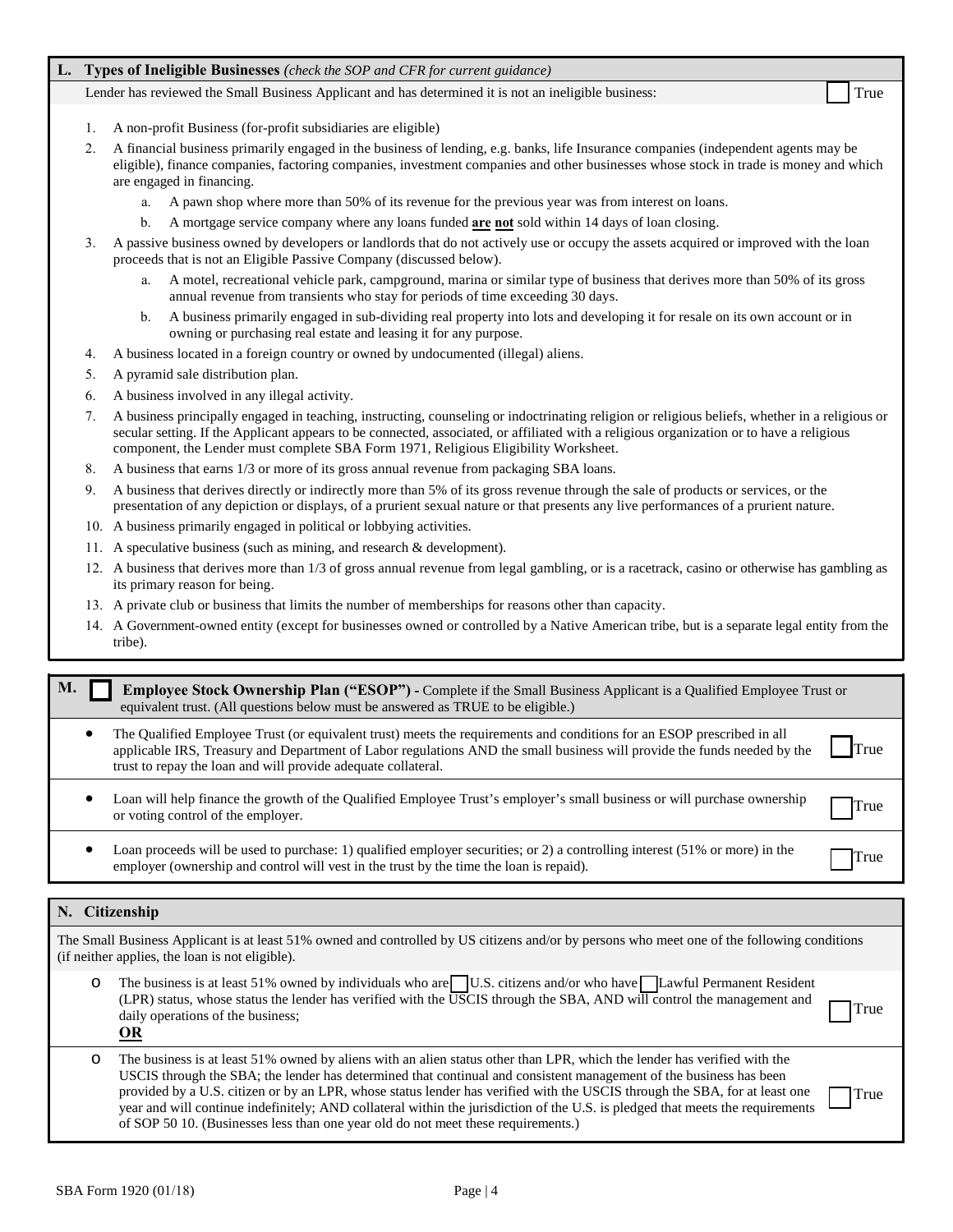| <b>O.</b><br>$\blacksquare$                                      | <b>Change of Ownership</b> – Complete this section for all changes of ownership (including between existing owners) to<br>determine type of business valuation needed and eligibility.                                                                                                                                                                                                                                |                                            |               |            |                |
|------------------------------------------------------------------|-----------------------------------------------------------------------------------------------------------------------------------------------------------------------------------------------------------------------------------------------------------------------------------------------------------------------------------------------------------------------------------------------------------------------|--------------------------------------------|---------------|------------|----------------|
|                                                                  | If part of the Use of Proceeds will be used to fund or refinance a change in ownership:                                                                                                                                                                                                                                                                                                                               |                                            |               |            |                |
| (If "No," the loan is not eligible.)                             | The change will promote the sound development or preserve the existence of the Applicant business.                                                                                                                                                                                                                                                                                                                    |                                            |               | Yes        |                |
| $\bullet$<br>the SOP 50 10. (If "No," the loan is not eligible.) | The change is between existing owners of the small business and will result in 100% ownership by the remaining<br>owner(s) or is the purchase of 100% of a business resulting in a new owner and meets the requirements provided in                                                                                                                                                                                   |                                            |               | Yes        | N <sub>0</sub> |
|                                                                  | The loan proceeds will not pay off an SBA-guaranteed loan of the seller with the same lender.<br>(If "No," application may not be processed under delegated authority.)                                                                                                                                                                                                                                               |                                            |               | Yes        | No             |
| eligible.)                                                       | The loan proceeds will not finance any amount in excess of the business valuation. (If "No," the loan is not                                                                                                                                                                                                                                                                                                          |                                            |               | Yes        | No             |
| $\bullet$                                                        | A business broker will receive a commission from the sale of the business paid by the Applicant.                                                                                                                                                                                                                                                                                                                      |                                            |               | Yes        | No             |
| If "Yes," Name of Business Broker Firm:                          |                                                                                                                                                                                                                                                                                                                                                                                                                       | Representative:                            |               |            |                |
| Firm Address:                                                    |                                                                                                                                                                                                                                                                                                                                                                                                                       |                                            | Commission \$ |            |                |
|                                                                  | <b>P. Type of Business Valuation Requirements</b> – (use worksheet to determine what type of business valuation is required)                                                                                                                                                                                                                                                                                          |                                            |               |            |                |
|                                                                  | Total Purchase Price to be paid to seller per purchase contract:                                                                                                                                                                                                                                                                                                                                                      |                                            |               | \$         |                |
|                                                                  |                                                                                                                                                                                                                                                                                                                                                                                                                       | Less down payment paid to Seller:          |               | $-$ \$     |                |
| Source & Type of Injection:                                      |                                                                                                                                                                                                                                                                                                                                                                                                                       | Less buyer injection :                     |               | $-$ \$     |                |
|                                                                  | Total Amount being Financed (including $7(a)$ , 504, Seller or Other financing) (A):                                                                                                                                                                                                                                                                                                                                  |                                            |               | \$         | 0              |
|                                                                  | Appraised Value of Commercial Real Estate being financed in purchase of /or with the business (B):                                                                                                                                                                                                                                                                                                                    |                                            |               | $-$ \$     |                |
|                                                                  | Appraised Value of equipment being financed in the purchase of the business (C):                                                                                                                                                                                                                                                                                                                                      |                                            |               | $-$ \$     |                |
|                                                                  | Value of intangible assets to be Financed $(A) - (B) - (C) = (D)$ :                                                                                                                                                                                                                                                                                                                                                   |                                            |               | \$         | 0              |
| <b>OR</b>                                                        | If the value of (D) above is \$250,000 or less <b>AND</b> there is not a close relationship between Buyer & Seller, you have included an<br>internally prepared business valuation that supports the value being paid for the business?                                                                                                                                                                               |                                            |               |            |                |
|                                                                  | If the value of (D) above is over \$250,000 OR there is a close relationship between Buyer & Seller, you have obtained an<br>independent business valuation from a qualified source that supports the value being paid for the business? (For loans processed<br>under lender's delegated authority, the independent business valuation has been or will be obtained prior to closing/disbursement.)                  |                                            |               |            |                |
| Q. Franchise/License/Jobber/Membership or Similar Agreement      |                                                                                                                                                                                                                                                                                                                                                                                                                       |                                            |               |            |                |
|                                                                  |                                                                                                                                                                                                                                                                                                                                                                                                                       |                                            |               | Yes        | No             |
|                                                                  | Does the applicant business operate under a Franchise/License/Jobber/Membership or similar Agreement?                                                                                                                                                                                                                                                                                                                 |                                            |               |            |                |
| Tradename under the Agreement:                                   |                                                                                                                                                                                                                                                                                                                                                                                                                       | Franchise Identifier Code (if applicable): |               |            |                |
| a franchise.                                                     | Please answer the following statements (if the answer to any statement below is "no," the loan is not eligible):<br>Applicant's brand is eligible for SBA financial assistance and either (a) it meets the FTC definition of<br>a franchise and is included on the SBA Franchise Directory, or (b) does not meet the FTC definition of                                                                                |                                            |               | Yes        | No             |
| п<br>Directory.                                                  | If Applicant operates under multiple agreements, Lender has determined that all of Applicant's brands<br>are eligible, and those brands that meet the FTC definition of a franchise are on the SBA Franchise                                                                                                                                                                                                          |                                            |               | Yes        |                |
| п                                                                | For non-delegated loans, if the Applicant's brand is not on the SBA Franchise Directory, Lender has<br>determined that the brand does not meet the FTC definition of a franchise, but is eligible for SBA<br>financial assistance. Lender has explained its determination in its credit memorandum and submitted<br>the agreement and any other documentation required by the brand to the LGPC with its application. |                                            |               | Yes        | No             |
| ■<br>supporting documentation in its file.                       | For delegated loans, if the Applicant's brand is not on the SBA Franchise Directory, Lender has<br>determined that the brand does not meet the FTC definition of a franchise, but is eligible for SBA<br>financial assistance. Lender has explained its determination in its credit memorandum and retained all                                                                                                       |                                            |               | <b>Yes</b> |                |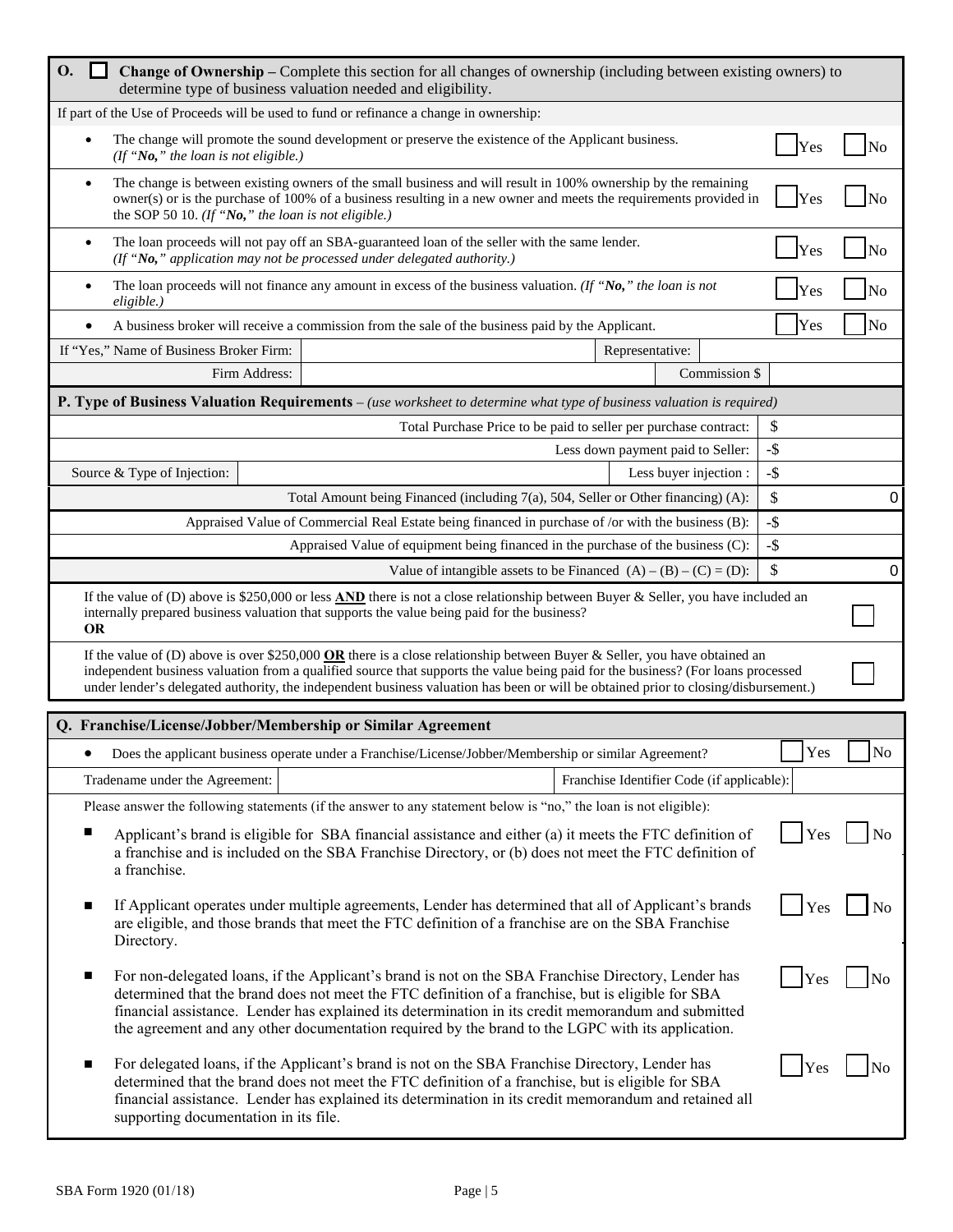| R. |   | Loan is to an Eligible Passive Company ("EPC") If any statement cannot be answered "True," the loan is not eligible.                                                                                                                                                                                                                                                                                                                                                                                                                                                                                                                                                                                                                                                                                                                                                                                                  |      |
|----|---|-----------------------------------------------------------------------------------------------------------------------------------------------------------------------------------------------------------------------------------------------------------------------------------------------------------------------------------------------------------------------------------------------------------------------------------------------------------------------------------------------------------------------------------------------------------------------------------------------------------------------------------------------------------------------------------------------------------------------------------------------------------------------------------------------------------------------------------------------------------------------------------------------------------------------|------|
|    |   | The EPC will use the loan proceeds to acquire or lease, and/or improve or renovate real or personal property (including<br>eligible refinancing) that it leases 100% to one or more OCs for conducting the OC's business, or to finance a change of<br>ownership between existing owners of the EPC.                                                                                                                                                                                                                                                                                                                                                                                                                                                                                                                                                                                                                  | True |
|    |   | The OC is an eligible small business and the proposed use of proceeds would be an eligible use if the OC were obtaining the<br>financing directly.                                                                                                                                                                                                                                                                                                                                                                                                                                                                                                                                                                                                                                                                                                                                                                    | True |
|    | ٠ | The EPC (with the exception of a trust) and the OC each are small under SBA's size standards.                                                                                                                                                                                                                                                                                                                                                                                                                                                                                                                                                                                                                                                                                                                                                                                                                         | True |
|    | ٠ | The EPC is eligible as to type of business, other than being passive.                                                                                                                                                                                                                                                                                                                                                                                                                                                                                                                                                                                                                                                                                                                                                                                                                                                 | True |
|    |   | The lease between the EPC and OC will be in writing, will have a remaining term at least equal to the terms of the loan<br>(including options to renew exercisable solely by the OC), will be subordinated to SBA's lien on the property and the rents<br>will be assigned as collateral for the loan. The rent or lease payments will not exceed the amount necessary to make the<br>loan payment to the Lender, and an additional amount to cover the EPC's direct expenses of holding the property. (Lender<br>must obtain an executed copy of the lease prior to any disbursement.)                                                                                                                                                                                                                                                                                                                               | True |
|    |   | The OC will be a guarantor or a co-borrower. (If loan proceeds include working capital or assets to be owned by the OC, the<br>OC will be a co-borrower.)                                                                                                                                                                                                                                                                                                                                                                                                                                                                                                                                                                                                                                                                                                                                                             | True |
|    |   | Each 20% or more owner of the EPC and each 20% or more owner of the OC will guarantee the loan.                                                                                                                                                                                                                                                                                                                                                                                                                                                                                                                                                                                                                                                                                                                                                                                                                       | True |
|    |   | The aggregated amount of the SBA portions for this application and for all outstanding loans to the EPC, the OC, and their<br>affiliates does not exceed \$3,750,000. (\$4,500,000 for International Trade (IT) and EWCP loans - The amount guaranteed<br>for working capital for the IT loan combined with any other outstanding 7(a) loan for working capital cannot exceed<br>$$4,000,000.$ )                                                                                                                                                                                                                                                                                                                                                                                                                                                                                                                      | True |
|    |   | Neither the EPC nor the OC is a trust, or SBA requirements regarding trusts are met.                                                                                                                                                                                                                                                                                                                                                                                                                                                                                                                                                                                                                                                                                                                                                                                                                                  | True |
|    |   | S. Delegated Processing: If any statement is answered "True," the application is not eligible for processing under PLP, SBA                                                                                                                                                                                                                                                                                                                                                                                                                                                                                                                                                                                                                                                                                                                                                                                           |      |
|    |   | Express, Export Express, PLP-EWCP, or delegated CA authority."                                                                                                                                                                                                                                                                                                                                                                                                                                                                                                                                                                                                                                                                                                                                                                                                                                                        |      |
|    |   | Lender is aware that the application was previously submitted to SBA under any SBA program, including SBA Express,<br>Export Express, PLP, 7(a) Small Loan, Community Advantage or Standard 7(a).<br>(Loan is not eligible to be submitted under delegated authority unless the LGPC Director has waived this prohibition<br>because the application was preliminary or incomplete when previously submitted, or has changed materially since the<br>previous submission. If the applicant does not receive an acceptable credit score on a $7(a)$ Small Loan, non-delegated<br>lenders may submit a Standard 7(a) loan application to the LGPC (following the procedures for loans over \$350,000),<br>while delegated lenders may process using their delegated authority (following the procedures for loans over \$350,000), or,<br>if the lender is an SBA or Export Express lender, as an Express application.) | True |
|    |   | Lender has made or will make a personal loan to an individual for the purpose of providing an equity injection into the<br>business.                                                                                                                                                                                                                                                                                                                                                                                                                                                                                                                                                                                                                                                                                                                                                                                  | True |
|    |   | Loan will finance the sale of the participating lender's Other Real Estate Owned (OREO). (If "Yes," loan is not eligible for<br>delegated processing and must contain the additional documentation and information required by SOP 50 10.)                                                                                                                                                                                                                                                                                                                                                                                                                                                                                                                                                                                                                                                                            | True |
|    |   | Loan will be collateralized by commercial property that will not meet SBA's environmental requirements OR that will<br>require use of a non-standard indemnification agreement.                                                                                                                                                                                                                                                                                                                                                                                                                                                                                                                                                                                                                                                                                                                                       | True |
|    |   | T. Prior Loss to Government/Delinquent Federal Debt: If any statement is answered "True," loan is not eligible, unless                                                                                                                                                                                                                                                                                                                                                                                                                                                                                                                                                                                                                                                                                                                                                                                                |      |
|    | ٠ | waived by SBA for good cause.<br>Applicant business previously defaulted on a Federal loan or Federally-assisted financing that resulted in the Federal<br>government, or any of its departments or agencies, sustaining a loss, including any compromise agreement with any such<br>agency/department.                                                                                                                                                                                                                                                                                                                                                                                                                                                                                                                                                                                                               | True |
|    | ٠ | Another business owned or controlled by any Associate of the Small Business Applicant or guarantor defaulted on a<br>Federal loan (or guaranteed a loan which was defaulted) and caused the Federal government, or any of its agencies, or<br>departments to sustain a loss in any of its programs, including any compromise agreement with any such<br>agency/department.                                                                                                                                                                                                                                                                                                                                                                                                                                                                                                                                            | True |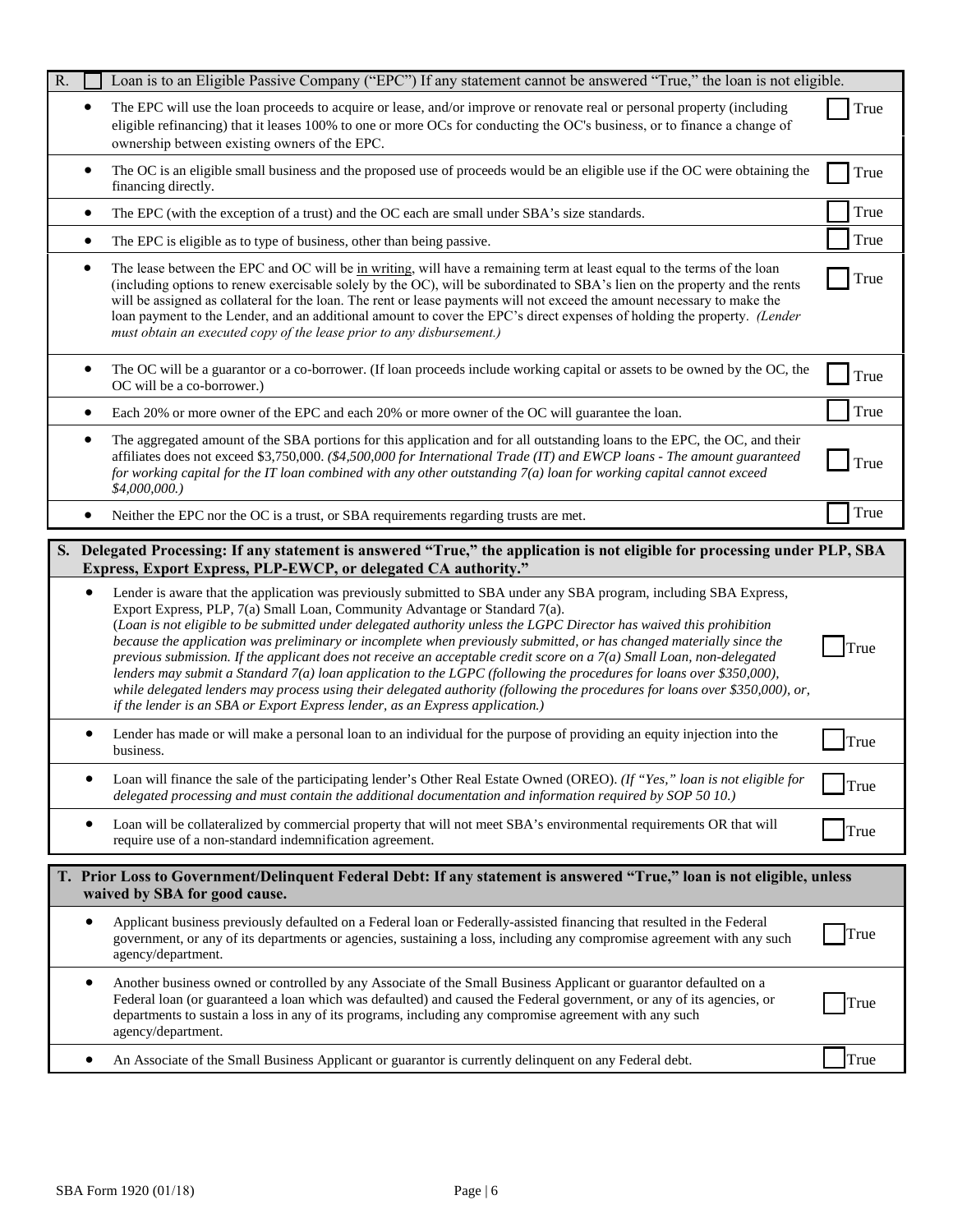|   |                    | <b>Program Specific Requirements/Limitations</b>                                                                                                                                                                                                                                                                                                                                                                                                                                                                                                                                                                                                                                                                                                                                                                                                             |              |      |
|---|--------------------|--------------------------------------------------------------------------------------------------------------------------------------------------------------------------------------------------------------------------------------------------------------------------------------------------------------------------------------------------------------------------------------------------------------------------------------------------------------------------------------------------------------------------------------------------------------------------------------------------------------------------------------------------------------------------------------------------------------------------------------------------------------------------------------------------------------------------------------------------------------|--------------|------|
|   |                    | <b>Community Advantage</b> (loan amount is \$250,000 or lower)                                                                                                                                                                                                                                                                                                                                                                                                                                                                                                                                                                                                                                                                                                                                                                                               |              |      |
|   |                    | If the loan is being processed through Community Advantage, SBA Form 2449, Community Advantage Addendum,<br>must be completed and attached to SBA Form 1919, Borrower Information Form.                                                                                                                                                                                                                                                                                                                                                                                                                                                                                                                                                                                                                                                                      | Yes          | No   |
|   |                    | Applicant meets the minimum credit score requirement for Community Advantage loans. (If no, loan must be<br>submitted under Standard 7(a) guidelines for loans over \$350,000.)                                                                                                                                                                                                                                                                                                                                                                                                                                                                                                                                                                                                                                                                              | Yes          | No   |
|   |                    | 7(a) Small Loan (loan amount is \$350,000 or lower)                                                                                                                                                                                                                                                                                                                                                                                                                                                                                                                                                                                                                                                                                                                                                                                                          |              |      |
|   |                    | Applicant meets the minimum credit score requirement for 7(a) Small loans. (If the applicant does not receive an<br>acceptable credit score, non-delegated lenders may submit a Standard 7(a) loan application to the LGPC (following<br>the procedures for loans over \$350,000), while delegated lenders may process using their delegated authority<br>(following the procedures for loans over \$350,000), or, if the lender is an SBA or Export Express lender, as an<br>Express application.)                                                                                                                                                                                                                                                                                                                                                          | <b>Yes</b>   |      |
|   |                    | Lender's Credit Memorandum includes:                                                                                                                                                                                                                                                                                                                                                                                                                                                                                                                                                                                                                                                                                                                                                                                                                         | Yes          | No   |
|   |                    | A brief description of the history of the business and the management team of the company; Owner/Guarantor analysis; confirmation of<br>Lender's collection of business tax returns, and verification and reconciliation of the applicant's financial data against income tax<br>transcripts received from the IRS; a determination that equity and pro-forma debt-to-worth are acceptable based on Lender's written<br>policies and procedures for similarly-sized, non-SBA guaranteed commercial loans; a list of collateral and its estimated value (if secured);<br>and the impact any affiliates may have on the applicant's repayment ability.                                                                                                                                                                                                         |              |      |
|   |                    | CAPLine - If the loan is a CAPLine, please complete the following:                                                                                                                                                                                                                                                                                                                                                                                                                                                                                                                                                                                                                                                                                                                                                                                           |              |      |
|   | Seasonal           | Applicant qualifies under standard $7(a)$ , has been in operation for at least 12 calendar months and is able to<br>demonstrate a definite pattern of seasonal activity.                                                                                                                                                                                                                                                                                                                                                                                                                                                                                                                                                                                                                                                                                     | $_{\rm Yes}$ | No   |
|   | <b>Builders</b>    | Applicant qualifies under standard $7(a)$ , is a construction contractor or homebuilder under NAICS codes<br>236220, 236115, 236116, or 236118 with a demonstrated managerial and technical ability in profitable<br>construction or renovation, will either perform the construction/renovation work or manage the job with at<br>least one supervisory employee on the job site during the entire construction phase, will conduct prompt<br>and significant renovations, as defined in SOP 50 10, and has demonstrated a successful performance<br>record in bidding and completing construction/renovation at a profit within the estimated construction<br>period, is able to demonstrate prior prompt payments to suppliers and subcontractors, and the prior<br>successful performance have been of comparable type and size to the proposed project. | Y es         |      |
|   | Contract           | Applicant qualifies under standard 7(a), is able to demonstrate an ability to operate profitably based upon<br>the prior completion of similar contracts, possesses the overall ability to bid, accurately project costs,<br>perform the specific type of work required by the contract(s), and has the financial capacity and technical<br>expertise to complete the contract on time and at a profit.                                                                                                                                                                                                                                                                                                                                                                                                                                                      | Yes          | No   |
|   | Working<br>Capital | Applicant qualifies under standard 7(a) and generates accounts receivable (not notes receivable) and/or has<br>inventory.                                                                                                                                                                                                                                                                                                                                                                                                                                                                                                                                                                                                                                                                                                                                    | Yes          | No   |
|   |                    | V. Leasing and Leasehold Improvements                                                                                                                                                                                                                                                                                                                                                                                                                                                                                                                                                                                                                                                                                                                                                                                                                        |              |      |
|   |                    | Leasing part of new construction to another business<br>Some of the Use of Proceeds are for construction of (or the refinancing of the construction for) a new building. If checked, answer the<br>following questions: (If any of the questions below cannot be answered as " <b>TRUE</b> ," then the loan is not eligible.)                                                                                                                                                                                                                                                                                                                                                                                                                                                                                                                                |              |      |
|   |                    | If building will contain rental space, Applicant (or Operating Companies) will permanently occupy at least 60% of the<br>rentable property for the term of the loan; lease long term no more than 20% of the rentable property to one or more tenants;<br>plans to occupy within three years some of the remaining rentable property not immediately occupied or leased long term;<br>and plans to occupy within ten years all of the rentable property not leased long term.                                                                                                                                                                                                                                                                                                                                                                                |              | True |
| ٠ |                    | Community improvements do not exceed 5% of the loan amount.                                                                                                                                                                                                                                                                                                                                                                                                                                                                                                                                                                                                                                                                                                                                                                                                  |              | True |
|   |                    | If refinancing a construction loan, the construction loan is not with the same lender. If this question cannot be answered<br>"True," then loan may not be processed under delegated authority.                                                                                                                                                                                                                                                                                                                                                                                                                                                                                                                                                                                                                                                              |              | True |
|   |                    | Loan proceeds will not be used to remodel or convert any rental space in the property.                                                                                                                                                                                                                                                                                                                                                                                                                                                                                                                                                                                                                                                                                                                                                                       |              | True |
|   |                    | Leasing part of an existing building to another business                                                                                                                                                                                                                                                                                                                                                                                                                                                                                                                                                                                                                                                                                                                                                                                                     |              |      |
|   |                    | To provide funds for the acquisition of land or existing building or for renovation or reconstruction of an existing building.<br>If checked, answer the following questions: (If any of the questions below cannot be answered as " $TRUE$ ," then the loan is not eligible.)                                                                                                                                                                                                                                                                                                                                                                                                                                                                                                                                                                               |              |      |
|   |                    | Applicant (or Operating Companies) will occupy at least 51% of the rentable property.                                                                                                                                                                                                                                                                                                                                                                                                                                                                                                                                                                                                                                                                                                                                                                        |              | True |
|   |                    | Loan proceeds will not be used to remodel or convert any rental space in the property.                                                                                                                                                                                                                                                                                                                                                                                                                                                                                                                                                                                                                                                                                                                                                                       |              | True |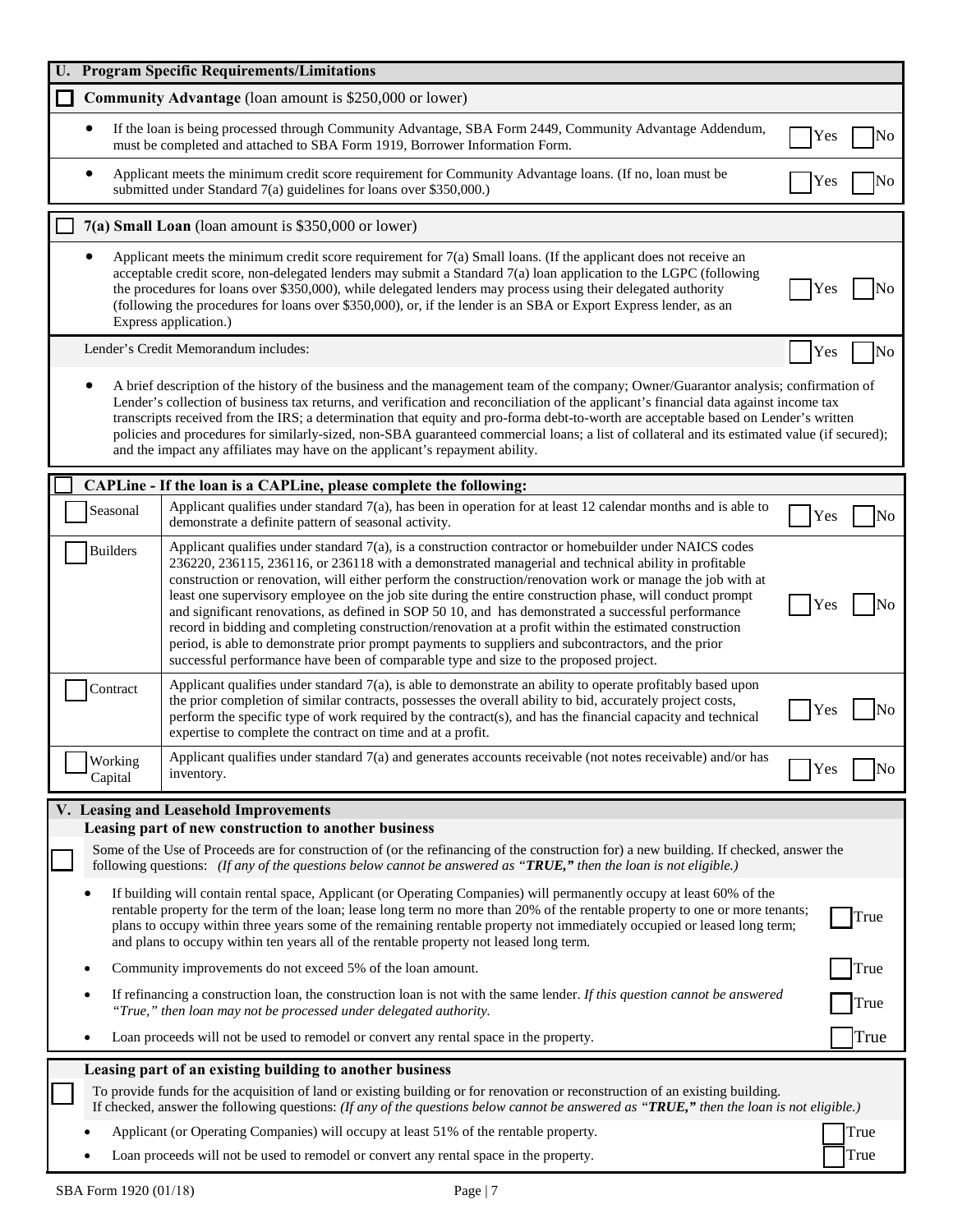|           | Leasehold Improvements made to a building owned by an unrelated third party                                                                                                                                                                                                                                                                                                                                                                                                                                                                                                                                                                                                                                                    |     |                |
|-----------|--------------------------------------------------------------------------------------------------------------------------------------------------------------------------------------------------------------------------------------------------------------------------------------------------------------------------------------------------------------------------------------------------------------------------------------------------------------------------------------------------------------------------------------------------------------------------------------------------------------------------------------------------------------------------------------------------------------------------------|-----|----------------|
|           | To provide funds for or refinance leasehold improvements. If checked, answer the following questions:                                                                                                                                                                                                                                                                                                                                                                                                                                                                                                                                                                                                                          |     |                |
|           | Loan proceeds will be used to improve space occupied 100% by Applicant. (If not "True," loan is not eligible.)                                                                                                                                                                                                                                                                                                                                                                                                                                                                                                                                                                                                                 |     | True           |
|           | The building where improvements will be made is owned by any principals of the Operating Company. (If "True," the loan<br>is only eligible if structured as an EPC/OC loan unless building and business are both owned as a sole proprietorship.)                                                                                                                                                                                                                                                                                                                                                                                                                                                                              |     | True           |
|           | W. Export Loan Programs                                                                                                                                                                                                                                                                                                                                                                                                                                                                                                                                                                                                                                                                                                        |     |                |
|           | Applicant business is an exporter, projected export sales supported by this loan? \$                                                                                                                                                                                                                                                                                                                                                                                                                                                                                                                                                                                                                                           | Yes | N <sub>0</sub> |
|           | <b>Export Express</b>                                                                                                                                                                                                                                                                                                                                                                                                                                                                                                                                                                                                                                                                                                          |     |                |
|           | The applicant business has been operating, although not necessarily in exporting, for at least 12 full months. If less<br>than 12 months, the applicant's key personnel have clearly demonstrated export expertise and substantial previous<br>successful business experience, AND the lender processes the Export Express loan using conventional commercial<br>loan underwriting procedures and does not rely solely on credit scoring or credit matrices to approve the loan. For<br>non-bank lenders that do not have a conventional loan portfolio, a written approval from the Office of Credit Risk<br>Management for their underwriting procedures has been has been obtained prior to making the Export Express loan. | Yes |                |
|           | Applicant has demonstrated to lender that loan proceeds will enable it to enter a new export market or expand an<br>existing export market.                                                                                                                                                                                                                                                                                                                                                                                                                                                                                                                                                                                    | Yes | No             |
|           | Loan proceeds will be used for an export development activity as defined in the SOP 50 10.                                                                                                                                                                                                                                                                                                                                                                                                                                                                                                                                                                                                                                     | Yes | No             |
|           | If proceeds are being used to finance indirect exports, the applicant has provided certification to lender from the<br>applicant's domestic customer (typically in the form of a letter, invoice, order or contract) that the goods or services<br>are in fact being exported.                                                                                                                                                                                                                                                                                                                                                                                                                                                 | Yes | No             |
|           | Proceeds will not be used to finance overseas operations, except for the marketing and/or distribution of<br>products/services exported from the U.S.                                                                                                                                                                                                                                                                                                                                                                                                                                                                                                                                                                          | Yes | No             |
|           | If proceeds are being used to finance specific export transactions (including indirect exports), lender has determined<br>that U.S. companies are authorized to conduct business with the proposed country(ies) to which the goods or services<br>will be shipped and has reviewed the Ex-Im Bank Country Limitation Schedule (CLS) to verify that the U.S.<br>Government has not restricted trade with any foreign country that the applicant does business with (i.e., no country is<br>identified on the CLS by Note #7).                                                                                                                                                                                                   | Yes | Nο             |
|           | Loan is an Export Express loan and will not refinance an existing SBA-guaranteed loan.                                                                                                                                                                                                                                                                                                                                                                                                                                                                                                                                                                                                                                         | Yes | No             |
|           | To provide funds to guarantee or support a standby letter of credit. (If checked, answer the following questions.) (If both are "No," the<br>loan is not eligible.)                                                                                                                                                                                                                                                                                                                                                                                                                                                                                                                                                            |     |                |
|           | Loan is an Export Express loan                                                                                                                                                                                                                                                                                                                                                                                                                                                                                                                                                                                                                                                                                                 | Yes | No             |
| $\bullet$ | Loan is an EWCP loan                                                                                                                                                                                                                                                                                                                                                                                                                                                                                                                                                                                                                                                                                                           | Yes | No             |
|           | Export Working Capital Program (EWCP) - In addition to EIB-SBA Form 84-1, Joint Application for Export Working Capital<br>Guarantee, the following questions must be answered. If "No," loan is not eligible for EWCP.                                                                                                                                                                                                                                                                                                                                                                                                                                                                                                         |     |                |
|           | Applicant has been in business for at least 12 months.                                                                                                                                                                                                                                                                                                                                                                                                                                                                                                                                                                                                                                                                         | Yes | No             |
|           | If Applicant is an export management company (EMC) or export trading company (ETC), the EMC or ETC will take<br>title to the goods or services being exported and the EMC or ETC has no bank ownership.                                                                                                                                                                                                                                                                                                                                                                                                                                                                                                                        | Yes | No             |
|           | <b>International Trade Loan (IT)</b> (If any question below is answered "No," loan is not eligible for IT.)                                                                                                                                                                                                                                                                                                                                                                                                                                                                                                                                                                                                                    |     |                |
|           | The loan proceeds will be used solely for the purpose of 1) financing the acquisition, construction, renovation,<br>modernization, improvement, or expansion of productive facilities or equipment to be used in the United States in the<br>production of goods and services involved in international trade; 2) the refinancing of existing indebtedness that is not<br>structured with reasonable terms and conditions, including any debt that qualifies for refinancing under the Debt<br>Refinance section below; or 3) working capital [of up to \$4,000,000 guaranteed amount] when IT loan is for working<br>capital.                                                                                                 | Yes | No             |
| ٠         | The small business concern is either 1) in a position to expand existing export markets or develop new export<br>markets; or 2) is confronting increased competition with foreign firms in the relevant market and is injured by such<br>competition.                                                                                                                                                                                                                                                                                                                                                                                                                                                                          | Yes | No             |
| ٠         | Lender will 1) take a first lien on the fixed assets financed (or re-financed) with this loan or on other assets of the<br>small business concern; or 2) take a second lien on the fixed assets financed (or re-financed) with this loan or on other<br>assets of the small business concern and Lender has determined that the second lien provides adequate assurance of<br>the payment of the loan.                                                                                                                                                                                                                                                                                                                         | Yes | No             |
|           | Collateral is located in the United States, its territories and possessions.                                                                                                                                                                                                                                                                                                                                                                                                                                                                                                                                                                                                                                                   | Yes | No             |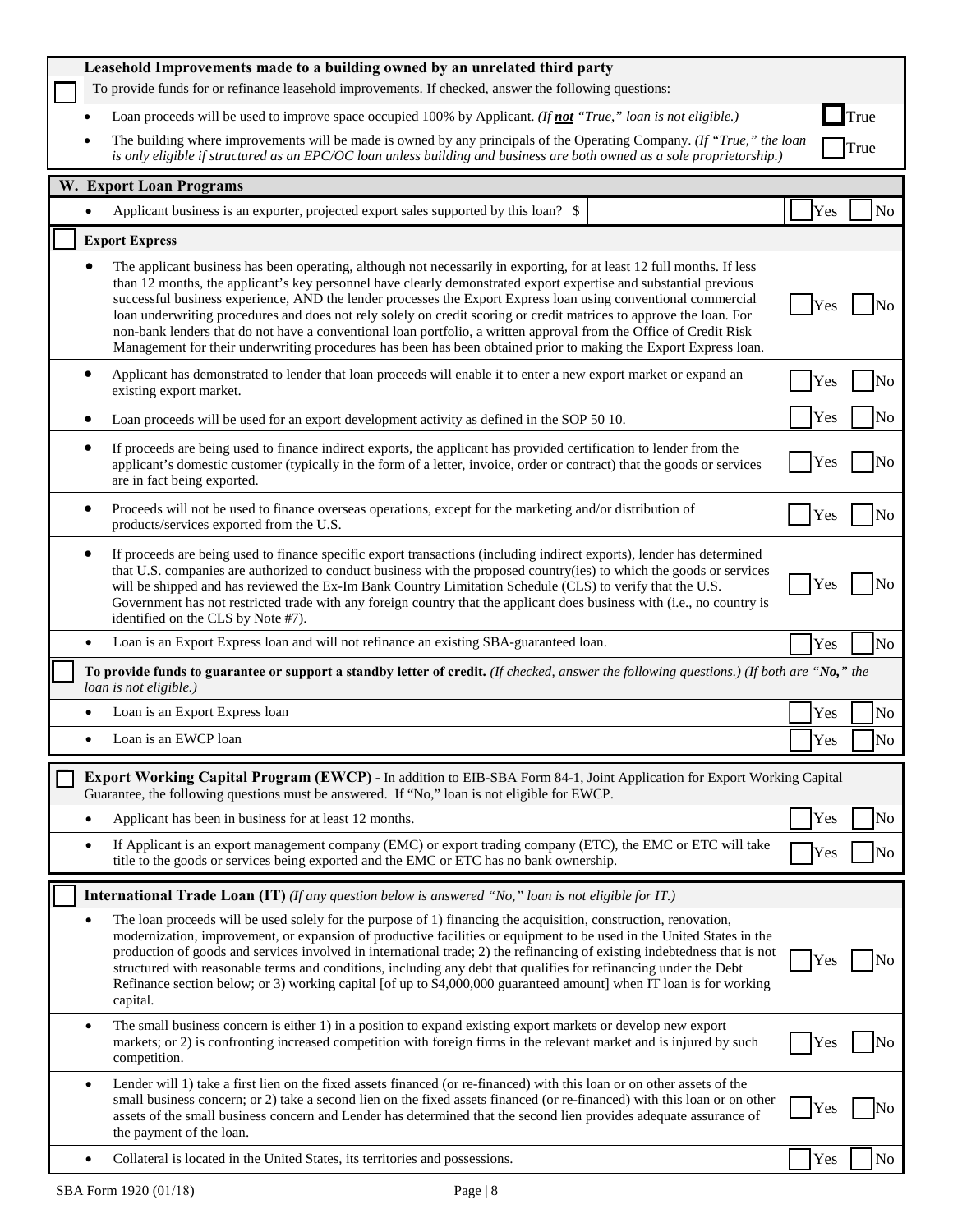| <b>International Trade Loan (IT)</b> (If any question below is answered "No," loan is not eligible for $IT$ .)                                                                                                                                                                                                                                                                                                                                                                                                                                                                                                                                                                                                                    |                                            |
|-----------------------------------------------------------------------------------------------------------------------------------------------------------------------------------------------------------------------------------------------------------------------------------------------------------------------------------------------------------------------------------------------------------------------------------------------------------------------------------------------------------------------------------------------------------------------------------------------------------------------------------------------------------------------------------------------------------------------------------|--------------------------------------------|
| Lender has reviewed the Ex-Im Bank Country Limitation Schedule (CLS) to verify that the U.S. Government has not<br>restricted trade with any foreign country that the applicant does business with (i.e., no country is identified on the<br>CLS by Note #7).                                                                                                                                                                                                                                                                                                                                                                                                                                                                     | Yes<br>No                                  |
| X. Debt Refinancing - for each debt being refinanced.                                                                                                                                                                                                                                                                                                                                                                                                                                                                                                                                                                                                                                                                             |                                            |
| Include a COMPLETE BUSINESS DEBT SCHEDULE that matches the most current interim business financial<br>statement.                                                                                                                                                                                                                                                                                                                                                                                                                                                                                                                                                                                                                  | Included                                   |
| Include a copy of all supporting documentation for each debt to be refinanced $(e.g., note, security agreement, lease)$ .<br>For credit card debt provide a copy of the most recent credit card statement evidencing the name the debt is in and<br>the current balance. (Lenders must follow the procedures as outlined in the current SOP50 10 for documenting their<br>files completely for any debt being refinanced.)                                                                                                                                                                                                                                                                                                        | Included for each debt<br>being refinanced |
| Demonstrate that refinancing will provide a substantial benefit to Applicant of at least 10% needed<br>$\bullet$<br>improvement to cash flow. If more than one debt is refinanced, the new debt will have at least a 10% cash flow<br>improvement over the combined cash flow of the debt being refinanced. (This does not apply if the refinanced<br>debt is a demand note, involves a balloon payment, credit card obligation used for business related purposes, or<br>revolving line of credit (short term or long-term)). (For CA loans the lender must demonstrate either: a 10%<br>improvement in cash flow, or that the CA loan exceeds the amount being refinanced by at least \$5,000 or 25%,<br>whichever is greater.) | Included for each debt<br>being refinanced |
| <b>AND</b>                                                                                                                                                                                                                                                                                                                                                                                                                                                                                                                                                                                                                                                                                                                        |                                            |
| Existing debt no longer meets the needs of the Applicant.                                                                                                                                                                                                                                                                                                                                                                                                                                                                                                                                                                                                                                                                         | Included for each debt<br>being refinanced |
| Proceeds will not pay a creditor in a position to sustain a loss causing a shift to SBA of all or part of a potential loss from an<br>٠<br>existing debt.                                                                                                                                                                                                                                                                                                                                                                                                                                                                                                                                                                         | True                                       |
| The application is being processed under SBA Express and the transaction is the purchase of an existing business that has an<br>existing SBA loan that is not with the requesting SBA Express lender.                                                                                                                                                                                                                                                                                                                                                                                                                                                                                                                             | True                                       |
| The application is a Working Capital CAPLine, the debt is an existing SBA-guaranteed line of credit that is not with the<br>$\bullet$<br>requesting lender and all other requirements of debt refinancing in SOP 50 10 are met (if the existing SBA-guaranteed line of<br>credit is same institution debt, the lender's credit exposure will not be reduced and the loan cannot be processed using<br>delegated authority, but must be submitted to the LGPC in accordance with SOP 50 10).                                                                                                                                                                                                                                       | True                                       |
| The application is being processed under 7(a) Small Loan, Standard 7(a), PLP, or the CA Pilot Program, the debt is an<br>$\bullet$<br>existing SBA-guaranteed loan that is not same institution debt and the lender or borrower has obtained evidence that the<br>lender currently holding the debt is unwilling or unable to modify the current payment terms or provide an increase or a<br>second loan.                                                                                                                                                                                                                                                                                                                        | True                                       |
| For Same Institution Debt ("SID") Refinancing, if the debt being refinanced is between the Applicant and the requesting SBA lender meets one of<br>the following conditions:                                                                                                                                                                                                                                                                                                                                                                                                                                                                                                                                                      |                                            |
| ❏<br>This application is being processed under SBA Express and the debt has been current (no payment beyond 29 days past due)<br>for at least the last 36 months AND the new loan will not reduce the lender's existing credit exposure to the borrower.                                                                                                                                                                                                                                                                                                                                                                                                                                                                          | True                                       |
| ❏<br>This application is being processed under PLP and the debt is either an interim loan that has been made for other than real<br>estate construction purposes and was approved by the lender within 90 days prior to the issuance of a PLP loan number, or<br>the debt is a construction loan that has not been disbursed.                                                                                                                                                                                                                                                                                                                                                                                                     | True                                       |
| ❏<br>This application is being processed under $7(a)$ Small Loan or Standard $7(a)$ and the lender has provided a transcript of<br>account for the past 36 months or the life of the loan, whichever is less and the lender has explained any late payments and/or<br>late charges that have occurred during the last 36 months.                                                                                                                                                                                                                                                                                                                                                                                                  | True                                       |
| ⊔<br>The loan is being processed under the CA Pilot Program and the lender has provided a transcript showing due dates and 6<br>months of timely payments for the most recent six-month period. (If there are any late payments (payments beyond 29 days<br>of the due date) in the most recent 6 month period, the debt may not be refinanced with a CA loan.)                                                                                                                                                                                                                                                                                                                                                                   | True                                       |
| ⊔<br>The application is being processed under $7(a)$ Small Loan, Standard $7(a)$ or the CA Pilot Program, the debt is an existing<br>SBA-guaranteed loan that is same institution debt that has been sold on the secondary market and the investor is unwilling to<br>agree to modified terms (such applications cannot be processed under PLP authority or a CA Lender's delegated authority).                                                                                                                                                                                                                                                                                                                                   | True                                       |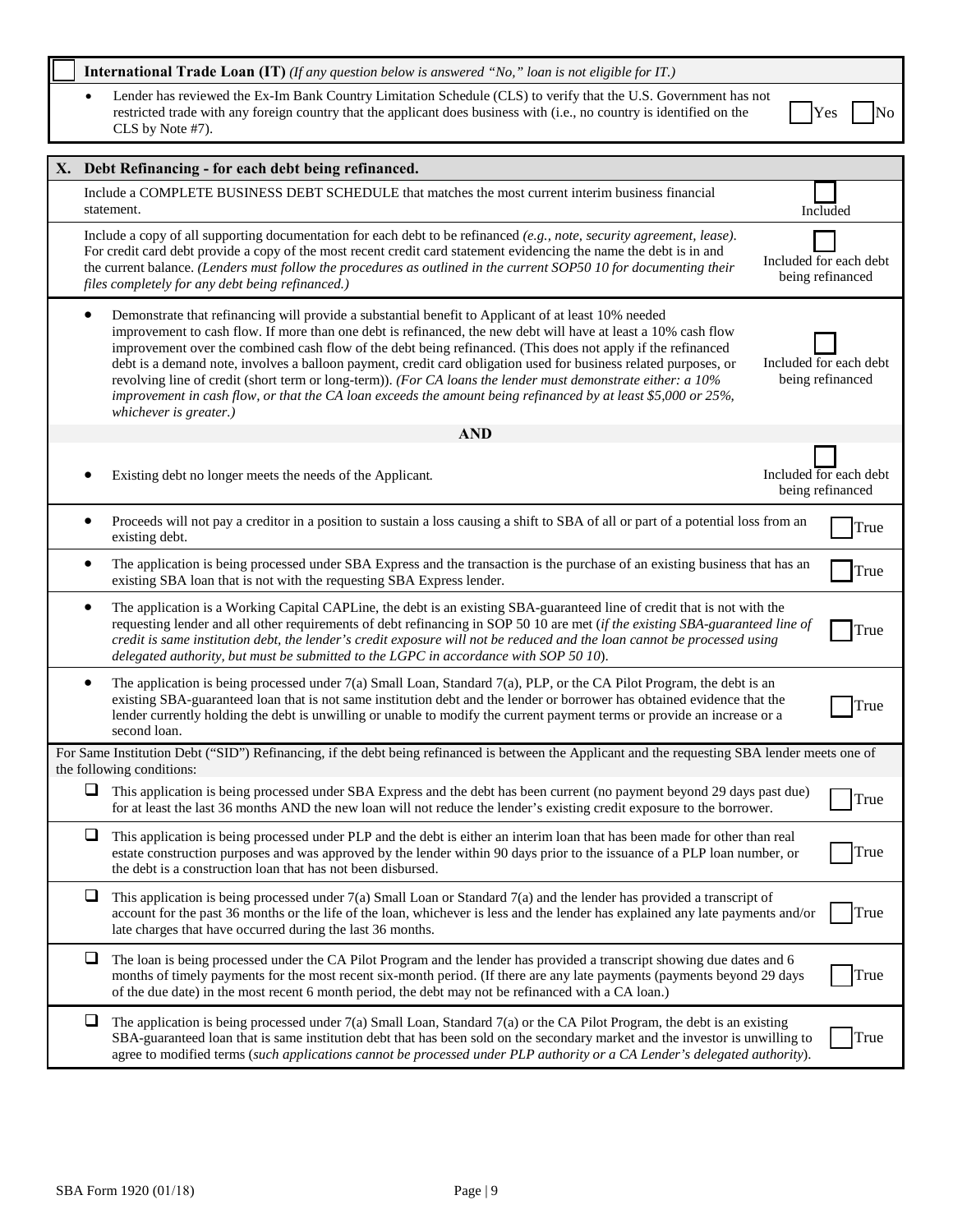| <b>Other Debt Refinancing Questions:</b>                                                                                                                                                                                                                                                                                                                                                                                                                                                                                                                                |      |  |  |  |
|-------------------------------------------------------------------------------------------------------------------------------------------------------------------------------------------------------------------------------------------------------------------------------------------------------------------------------------------------------------------------------------------------------------------------------------------------------------------------------------------------------------------------------------------------------------------------|------|--|--|--|
| Loan will not refinance debt to a Small Business Investment Company (SBIC).<br>٠                                                                                                                                                                                                                                                                                                                                                                                                                                                                                        | True |  |  |  |
| Loan will not refinance an existing 504 loan unless it meets the requirements of debt refinancing in Subpart B, Chapter 2 of<br>٠<br>SOP 50 10 and either: 1) both the Third Party Loan and the 504 loan are being refinanced; or 2) the Third Party Loan has<br>been paid in full and the 504 loan needs to be refinanced as part of a larger transaction to provide funding for expansion of or<br>renovations to the Project property. (Any applicable 504 prepayment penalties apply and refinancing a 504 loan may not be<br>processed under delegated authority.) | True |  |  |  |
| Loan will not repay third party financing for any existing 504 project.                                                                                                                                                                                                                                                                                                                                                                                                                                                                                                 | True |  |  |  |
| Loan will not repay delinquent IRS withholding taxes, sales taxes or similar funds held in trust.                                                                                                                                                                                                                                                                                                                                                                                                                                                                       | True |  |  |  |
| Loan will not refinance any seller take-back financing of less than 24 months following the change of ownership.<br>٠                                                                                                                                                                                                                                                                                                                                                                                                                                                   | True |  |  |  |
| Loan will refinance seller take-back financing that is and has been current for the past 24 months.<br>٠                                                                                                                                                                                                                                                                                                                                                                                                                                                                | True |  |  |  |

## **SBA Certification to Financial Institution under Right to Financial Privacy Act (12 U.S.C. 3401)**

By signing SBA Form 1919, Borrower Information Form in connection with this application for an SBA-guaranteed loan, the applicant certifies that it has read the Statements Required by Law and Executive Order, which is attached to SBA Form 1919. As such, SBA certifies that it has complied with the applicable provisions of the Right to Financial Privacy Act of 1978 (12 U.S.C. 3401) and, pursuant to that Act, no further certification is required for subsequent access by SBA to financial records of the applicant/borrower during the term of the loan guaranty.

## **Statement Regarding Lobbying (applicable only to loans exceeding \$150,000)**

If any funds have been paid or will be paid to any person for influencing or attempting to influence an officer or employee of any agency, a Member of Congress, an officer or employee of Congress, or an employee of a Member of Congress in connection with this commitment providing for the United States to guarantee a loan, the Lender will complete and submit Standard Form LLL, "Disclosure of Lobbying Activities," in accordance with 13 CFR Part 146. Lender acknowledges submission of this disclosure is a prerequisite for making or entering into this transaction imposed by Section 1352, Title 31, U.S. Code, and that any person who fails to file or amend a declaration required to be filed or amended will be subject to a civil penalty in the amounts set forth in 13 CFR §146.400.

### **Lender Certification**

On behalf of my Lending Institution,

- I certify that my institution has complied and is familiar with SBA Loan Program Requirements, that we have accurately and correctly completed the Lender's Application for Guaranty for All 7(a) Programs on behalf of the Lender, that the above information is true and correct, to the best of our knowledge, and that we have exercised due diligence to obtain the true and correct information.
- I approve this application to SBA subject to the terms and conditions stated in this and the attached documents. Without the participation of SBA, to the extent applied for, we would not be willing to make this loan, and, in our opinion, the financial assistance approved is not otherwise available on reasonable terms.
- I certify that the Small Business Applicant is an eligible business and lender's credit file contains the documentation that supports the Lender's determination of eligibility per SOP 50 10.
- For applications submitted under delegated authority, I am aware and acknowledge that SBA will not review eligibility prior to issuing an SBA loan number and that if an SBA loan number is assigned and SBA later learns that the loan is not eligible, SBA may deny liability on its guarantee.
- For loans with a Change of Ownership (including existing owners)
	- o All Seller financial information has been signed and dated by the Seller and has been verified against IRS tax transcripts as set out in SOP 50 10. Where there is an acquisition of a division or a segment of an existing business, other forms of verification may be used in lieu of the 4506-T (*e.g.*, Sales tax payment records);
- I approve and certify that the Applicant is a small business according to the standards in 13 CFR Part 121, the loan proceeds will be used for an eligible purpose, and the owners and managers of the applicant business are of good character.